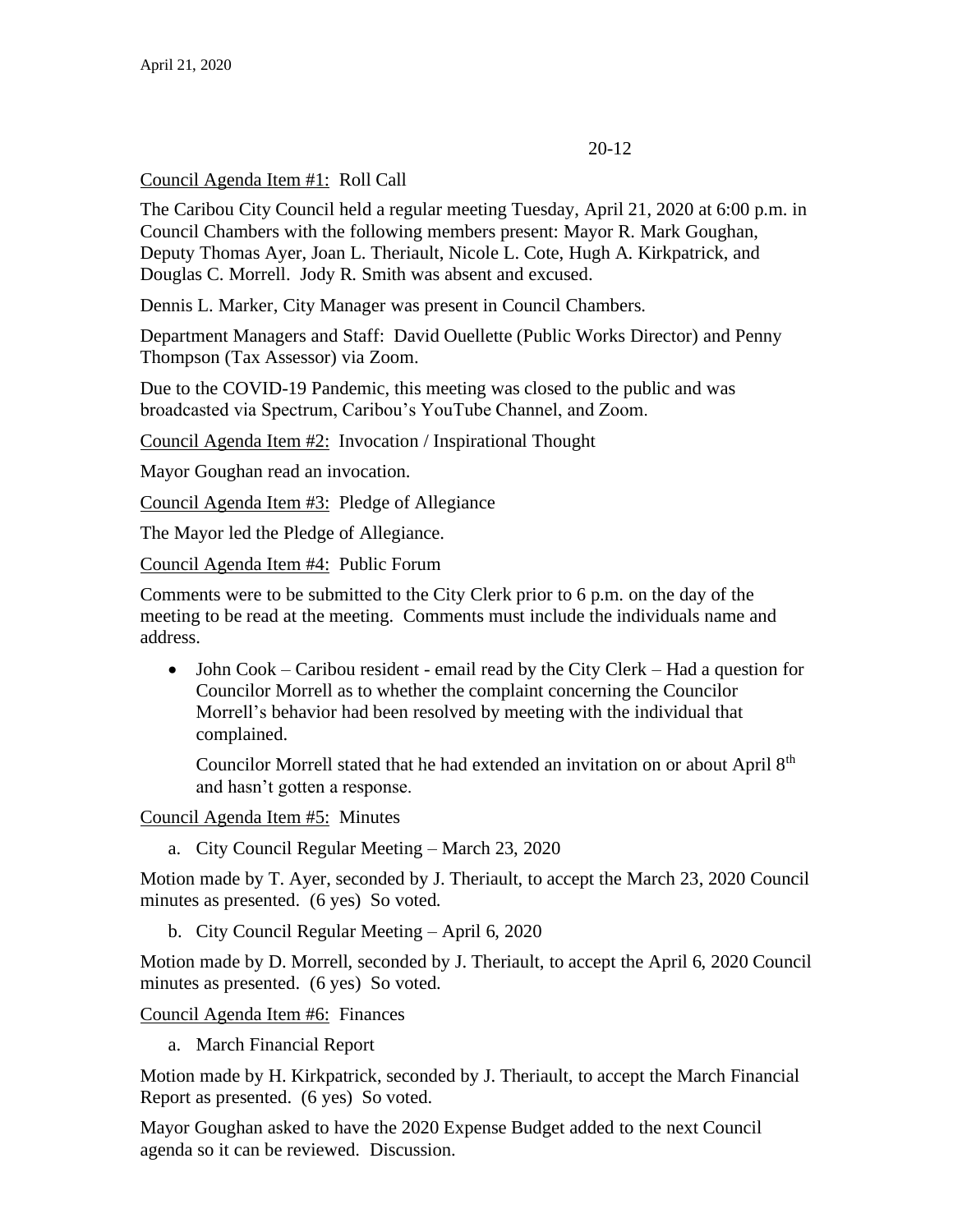Council Agenda Item #7: New Business & Adoption of Ordinances and Resolutions

a. Resolution 04-03-2020 Regarding Local Bids Preference

First Read: Manager Marker reviewed and explained three preference options the Council may consider. Discussion.

Council Agenda Item #8: Bid Awards, Appointments & Recognitions

a. Spirit of America Award Nomination

Motion made by D. Morrell, seconded by T. Ayer, to nominate Dr. JP Michaud and Scott Walton for the Spirit of America Award for the work that they have done to cut, groom, and maintain the trails at Cary Medical Center. (5 yes, 1 abstention, H. Kirkpatrick) So voted.

Dr. JP Michaud and Scott Walton were nominated by Melissa Swanberg.

Motion made by N. Cote, seconded by J. Theriault, to nominate Cuppy Johndro for the Spirit of America Award for her volunteerism. (2 yes, N. Cote, J. Theriault, 2 no, D. Morrell, Mayor Goughan, 2 abstentions, T. Ayer, H. Kirkpatrick) Motion fails.

Cuppy Johndro was nominated by Christina Kane-Gibson.

b. Four Separate Public Works Bid Awards for Sand, Paint, Culverts, & Asphalt work

### **Bid Results – Culverts 2020**

EJ Prescott Gardiner, Maine \$13,068.80

Paris Farmers South Paris, Maine \$10,006.00

Motion made by H. Kirkpatrick, seconded by N. Cote, to accept the culvert bid from Paris Farmers for \$10,006.00 (6 yes) So voted.

# **Bid Results – Street Paint 2020**

| Franklin Paint      | Franklin,<br>Massachusetts | \$11,280.50 |
|---------------------|----------------------------|-------------|
| Sherwin<br>Williams | Cleveland, Ohio            | No bid      |
| <b>PPG</b> Paints   | Portland, Maine            | \$13,377.20 |

Motion made by H. Kirkpatrick, seconded by N. Cote, to accept the street paint bid from Franklin Paint for \$11,280.50. (5 yes, 1 no, T. Ayer) So voted.

# **Bid Results – Sand 2020**

| Soderberg<br>Construction | Caribou, Maine                                                       | No bid |
|---------------------------|----------------------------------------------------------------------|--------|
| Gravel                    | K&M Sand & Grand Falls, New $$10.60/\text{yd}$ .<br><b>Brunswick</b> |        |

O'Neal Limestone, Maine No bid

Motion made by J. Theriault, seconded by H. Kirkpatrick, to accept the sand bid from K&M Sand & Gravel for \$10.60 per yd. (6 yes) So voted.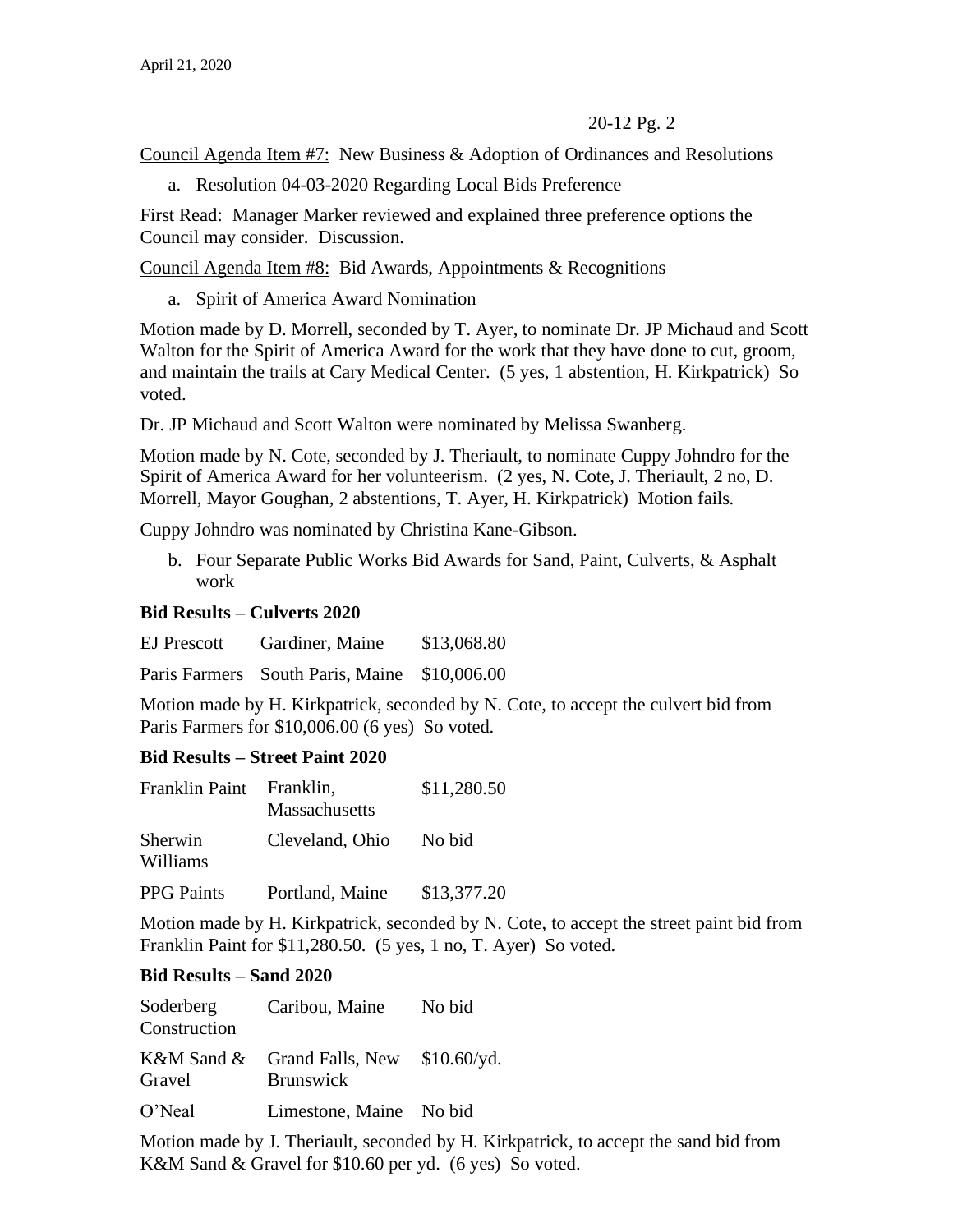The asphalt bids weren't awarded. Discussion about chipsealing, 2019 monies that were carried over, 2020 paving/chipsealing program, and the North Main Street project.

c. Local Economic Stimulus Package

First Read: Council is considering giving \$500 gift cards to full-time and \$250 gift cards to permanent part-time employees for those that were 2019 employees and are current employees in 2020. The gift cards are to show Council appreciation to city staff for their efforts in 2019 and to infuse the local economy with a financial stimulus. The gift card must be for a Caribou business.

The Mayor noted he was going to use the power of the Mayor to add an exception and give Kalen Hill an honorary status as a full-time employee for 2019. The cost is a little less than \$40,000. The Mayor noted that before this evening all discussions on this subject had been in executive session.

The Mayor wants this added to the next Council agenda.

Council Agenda Item #9: Old Business

a. Discussion Regarding Charter Amendments to the Budget Process

Manager Marker reviewed and compared the current Charter Budget process with the previous Charter Budget process. To change the Charter would require the adoption of an ordinance by Council and then it would be placed on a ballot and voted on by Caribou voters. Discussion.

The Mayor asked to have this added to the next Council agenda.

Manager Marker requested direction from the Council regarding Council Agenda Item #7.a Local Bids Preference.

Councilors agreed the language that allows the Council to accept or reject any and all bids should remain in future bid packages.

Are you in favor of adopting a local preference policy? Straw vote or polling of Councilors:

Councilor Kirkpatrick: No Mayor Goughan: No Deputy Mayor Ayer: Agreed with Mayor's comments Councilor Cote: The City risks losing potential bidders Councilor Theriault: Believes language about accepting and rejecting any and all bids is enough, keep it simple. Councilor Morrell: In favor of a preference policy

Councilor Kirkpatrick noted that there is Council consensus with five members.

Council Agenda Item #10: Reports and Discussion by Mayor and Council Members

Councilor Morrell gave a Council Building Committee report. The Committee recently toured the Fire and Ambulance building. The Councilor expressed his displeasure as to how the people's assets have been maintained. Councilor Morrell requested the addition of snow plowing RFP to the next agenda.

Councilor Theriault asked for a clarification as to whether the Lion's Building would or would not be functional or cost effective as a public safety building. Manager Marker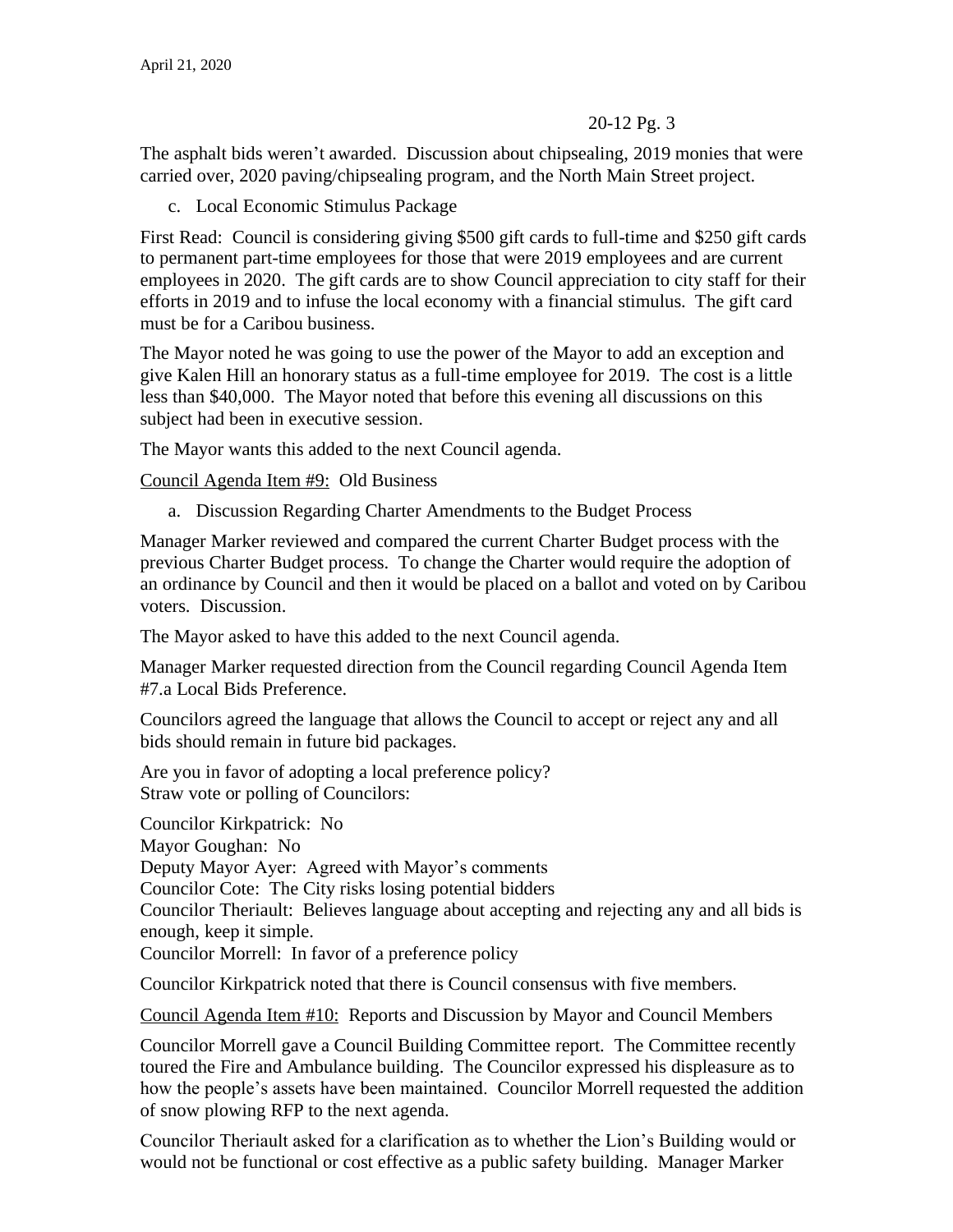stated that Artifex Architects has determined that it would not be functional or cost effective as a public safety building.

Mayor Goughan reviewed the actions of current and previous council members resulting in additional revenues totaling \$477,000. There needs to be discussion as to how to give this back to the Caribou taxpayers.

Deputy Mayor Ayer wants to explore reducing the mil rate by one mil.

Mayor Goughan directed the City Manager to add the topic of dropping the mil rate by one mil to the next Council agenda. Also, the Mayor mentioned the \$5,000 increase in the Homestead Exemption and wanting to give the taxpayers 100% of the increase.

Council Agenda Item #11: City Manager's Report

Manager Marker briefly reviewed his report dated March 20, 2020.

Council Agenda Item #12: Reports by Staff and Appointed Officials

a. Tax Notice Form Options – City Assessor

Tax Assessor Thompson reviewed her April 14, 2020 memo to the City Manager & Caribou City Council.

The Mayor asked if something could be printed on the back of the bills. Tax Assessor Thompson stated that she will find out and report back.

The tax bills are printed in Bangor.

b. The City Clerk report

The City Clerk noted that the Primary election has been moved from June  $9<sup>th</sup>$  to July  $14<sup>th</sup>$ . She stated that two bonds referendums have been added to the ballot.

April 20, 2020 was Kalen Hill's 10-year anniversary with the City. Congratulations Kalen!

The date for the RSU 39 election hasn't been set.

Council Agenda Item  $#13$ : Executive Session(s) (May be called to discuss matters identified under Maine Revised Statutes, Title 1, §405.6)

a. Economic Development and Real Estate under 6.C – Charter Communication Franchise

8:30 p.m. Motion made by H. Kirkpatrick, seconded by T. Ayer, to move to executive session to discuss economic development and real estate under MRSA Title 1, §405(6)(C). (6 yes) So voted.

9:39 p.m. Council returned from executive session.

9:39 p.m. Motion made by H. Kirkpatrick, seconded by T. Ayer, to move to executive session to discuss personnel matters under MRSA Title 1, §405(6)(D). (6 yes) So voted.

10:03 p.m. Council returned from executive session.

No action was taken.

Council Agenda Item  $#14$ : Next Meeting(s): May 4 & 18